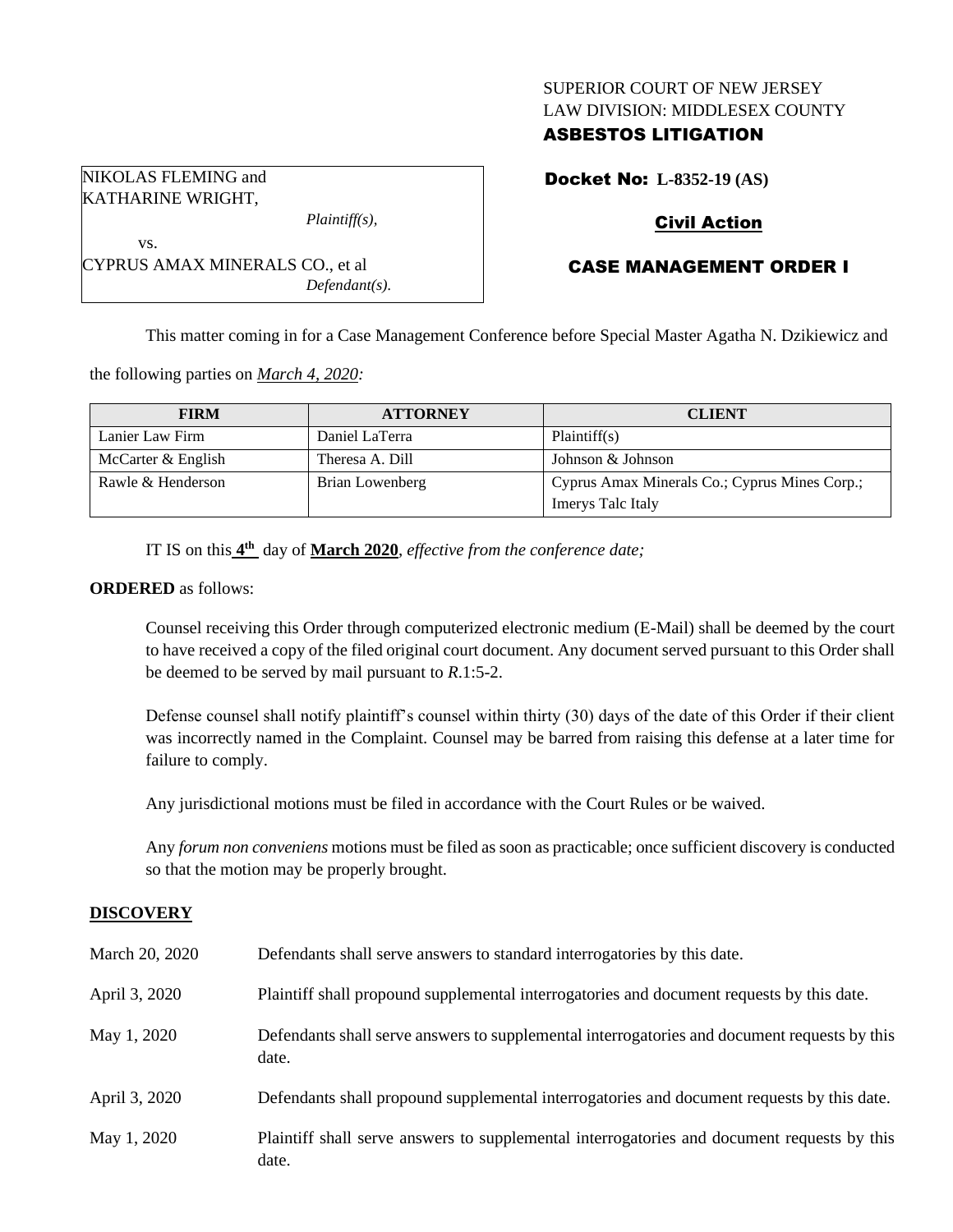- June 30, 2020 Fact discovery, including depositions, shall be completed by this date. Plaintiff's counsel shall contact the Special Master within one week of this deadline if all fact discovery is not completed.
- June 30, 2020 Depositions of corporate representatives shall be completed by this date.

#### **EARLY SETTLEMENT**

August 31, 2020 Settlement demands shall be served on all counsel and the Special Master by this date.

#### **MEDICAL EXPERT REPORT**

August 31, 2020 Plaintiff shall serve medical expert reports by this date. August 31, 2020 Upon request by defense counsel, plaintiff is to arrange for the transfer of pathology specimens and x-rays, if any, by this date. October 16, 2020 Defendants shall identify its medical experts and serve medical reports, if any, by this date. In addition, defendants shall notify plaintiff's counsel (as well as all counsel of record) of a joinder in an expert medical defense by this date.

#### **LIABILITY EXPERT REPORTS**

- August 31, 2020 Plaintiff shall identify its liability experts and serve liability expert reports by this date or waive any opportunity to rely on liability expert testimony.
- October 16, 2020 Defendants shall identify its liability experts and serve liability expert reports, if any, by this date or waive any opportunity to rely on liability expert testimony.

#### **SUMMARY JUDGMENT MOTION PRACTICE**

- November 6, 2020 Summary judgment motions shall be filed no later than this date.
- December 4, 2020 Last return date for summary judgment motions.

#### **ECONOMIST EXPERT REPORTS**

- August 31, 2020 Plaintiff shall identify its expert economists and serve expert economist report(s), if any, by this date or waive any opportunity to rely on economic expert testimony.
- October 16, 2020 Defendants shall identify its expert economists and serve expert economist report(s), if any, by this date or waive any opportunity to rely on economic expert testimony.

#### **EXPERT DEPOSITIONS**

January 15, 2021 Expert depositions shall be completed by this date. To the extent that plaintiff and defendant generic experts have been deposed before, the parties seeking that deposition in this case must file an application before the Special Master and demonstrate the necessity for that deposition. To the extent possible, documents requested in a deposition notice directed to an expert shall be produced three days in advance of the expert deposition. The expert shall not be required to produce documents that are readily accessible in the public domain.

 $\_$  , and the set of the set of the set of the set of the set of the set of the set of the set of the set of the set of the set of the set of the set of the set of the set of the set of the set of the set of the set of th